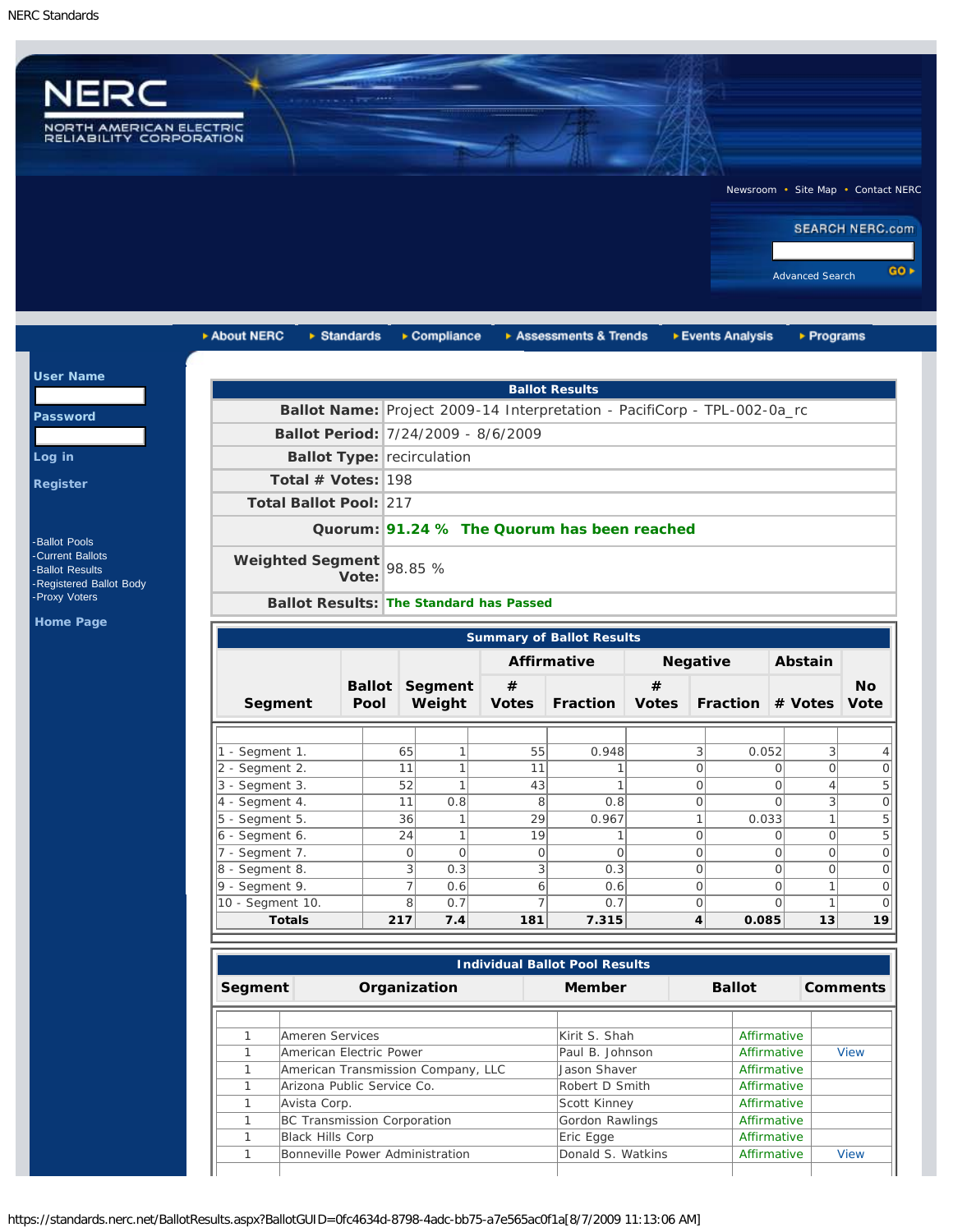| 1              | Brazos Electric Power Cooperative, Inc.                                        | Tony Kroskey                 | Affirmative     |             |
|----------------|--------------------------------------------------------------------------------|------------------------------|-----------------|-------------|
| 1              | CenterPoint Energy                                                             | Paul Rocha                   | Affirmative     |             |
| 1              | Central Maine Power Company                                                    | <b>Brian Conroy</b>          | Affirmative     |             |
| 1              | City Utilities of Springfield, Missouri                                        | Jeff Knottek                 | Affirmative     |             |
| 1              | Consolidated Edison Co. of New York                                            | Christopher L de Graffenried | Affirmative     |             |
| 1              | Dominion Virginia Power                                                        | William L. Thompson          | Affirmative     | <b>View</b> |
| 1              | Duke Energy Carolina                                                           | Douglas E. Hils              | Affirmative     |             |
| 1              | E.ON U.S. LLC                                                                  | Larry Monday                 | Affirmative     |             |
| 1              | El Paso Electric Company                                                       | Dennis Malone                | Affirmative     |             |
| 1              | <b>Entergy Corporation</b>                                                     | George R. Bartlett           | Affirmative     |             |
| 1              | <b>Exelon Energy</b>                                                           | John J. Blazekovich          | Affirmative     |             |
| 1              | Farmington Electric Utility System                                             | Alan Glazner                 | <b>Negative</b> |             |
| 1              | FirstEnergy Energy Delivery                                                    | Robert Martinko              | Affirmative     |             |
| 1              | Florida Keys Electric Cooperative Assoc.                                       | Dennis Minton                | Abstain         |             |
| 1              | Florida Power & Light Co.                                                      | Hector Sanchez               | Affirmative     |             |
| 1              | Gainesville Regional Utilities                                                 | Luther E. Fair               | Abstain         |             |
|                |                                                                                |                              | Affirmative     |             |
| 1              | Georgia Transmission Corporation<br>Hoosier Energy Rural Electric Cooperative, | Harold Taylor, II            |                 |             |
| 1              | Inc.                                                                           | Damon Holladay               | Affirmative     |             |
| 1              | Hydro One Networks, Inc.                                                       | Ajay Garg                    | Affirmative     |             |
| 1              | Idaho Power Company                                                            | Ronald D. Schellberg         | Affirmative     |             |
| 1              | <b>ITC Transmission</b>                                                        | Elizabeth Howell             | Affirmative     |             |
| 1              | JEA                                                                            | Ted E. Hobson                | Affirmative     |             |
| 1              | Kansas City Power & Light Co.                                                  | Michael Gammon               | Affirmative     |             |
| 1              | Kissimmee Utility Authority                                                    | Joe B Watson                 | Abstain         |             |
| 1              | Lakeland Electric                                                              | Larry E Watt                 | Affirmative     | <b>View</b> |
| 1              | Lee County Electric Cooperative                                                | Rodney Hawkins               | <b>Negative</b> |             |
| 1              | Lincoln Electric System                                                        | Doug Bantam                  | Affirmative     |             |
| 1              | Manitoba Hydro                                                                 | Michelle Rheault             | Affirmative     |             |
| 1              | <b>MEAG Power</b>                                                              | Danny Dees                   | <b>Negative</b> |             |
| 1              | National Grid                                                                  | Manuel Couto                 |                 |             |
| 1              | New York Power Authority                                                       | Ralph Rufrano                |                 |             |
| 1              | Northern Indiana Public Service Co.                                            | Kevin M Largura              | Affirmative     |             |
| 1              | Ohio Valley Electric Corp.                                                     | Robert Mattey                | Affirmative     |             |
| 1              | Oklahoma Gas and Electric Co.                                                  | Marvin E VanBebber           | Affirmative     |             |
|                |                                                                                |                              |                 |             |
| 1              | Omaha Public Power District                                                    | lorees Tadros                |                 |             |
| 1              | Oncor Electric Delivery                                                        | Charles W. Jenkins           | Affirmative     |             |
| 1              | Orlando Utilities Commission                                                   | Brad Chase                   | Affirmative     | <b>View</b> |
| 1              | Otter Tail Power Company                                                       | Lawrence R. Larson           | Affirmative     |             |
| 1              | Pacific Gas and Electric Company                                               | Chifong L. Thomas            | Affirmative     |             |
| 1              | PacifiCorp                                                                     | Mark Sampson                 | Affirmative     |             |
| 1              | Potomac Electric Power Co.                                                     | Richard J. Kafka             | Affirmative     | <b>View</b> |
| 1              | PowerSouth Energy Cooperative                                                  | Larry D. Avery               | Affirmative     |             |
| 1              | PP&L, Inc.                                                                     | Ray Mammarella               | Affirmative     |             |
| 1              | Progress Energy Carolinas                                                      | Sammy Roberts                | Affirmative     |             |
| 1              | Public Service Electric and Gas Co.                                            | Kenneth D. Brown             | Affirmative     |             |
| 1              | Puget Sound Energy, Inc.                                                       | Catherine Koch               | Affirmative     |             |
| $\mathbf{1}$   | Salt River Project                                                             | Robert Kondziolka            | Affirmative     |             |
| 1              | Santee Cooper                                                                  | Terry L. Blackwell           | Affirmative     |             |
| 1              | SaskPower                                                                      | Wayne Guttormson             | Affirmative     |             |
| 1              | Seattle City Light                                                             | Pawel Krupa                  | Affirmative     |             |
| 1              | Sierra Pacific Power Co.                                                       | Richard Salgo                | Affirmative     |             |
| 1              | Southern California Edison Co.                                                 | Dana Cabbell                 | Affirmative     |             |
| 1              | Southern Company Services, Inc.                                                | Horace Stephen Williamson    |                 |             |
| 1              | Southwest Transmission Cooperative, Inc.                                       | James L. Jones               | Affirmative     |             |
| 1              | Tucson Electric Power Co.                                                      | John Tolo                    | Affirmative     |             |
| 1              | Western Area Power Administration                                              | Brandy A Dunn                | Affirmative     |             |
| 1              | Xcel Energy, Inc.                                                              | Gregory L. Pieper            | Affirmative     |             |
| $\overline{2}$ | Alberta Electric System Operator                                               | Anita Lee                    | Affirmative     |             |
| 2              | British Columbia Transmission Corporation                                      | Phil Park                    | Affirmative     |             |
| 2              | California ISO                                                                 | Greg Tillitson               | Affirmative     |             |
|                |                                                                                |                              |                 |             |
| 2              | Electric Reliability Council of Texas, Inc.                                    | Chuck B Manning              | Affirmative     |             |
| 2              | Independent Electricity System Operator                                        | Kim Warren                   | Affirmative     |             |
| 2              | ISO New England, Inc.                                                          | Kathleen Goodman             | Affirmative     |             |
| 2              | Midwest ISO, Inc.                                                              | Terry Bilke                  | Affirmative     |             |
| 2              | New Brunswick System Operator                                                  | Alden Briggs                 | Affirmative     |             |
| 2              | New York Independent System Operator                                           | Gregory Campoli              | Affirmative     |             |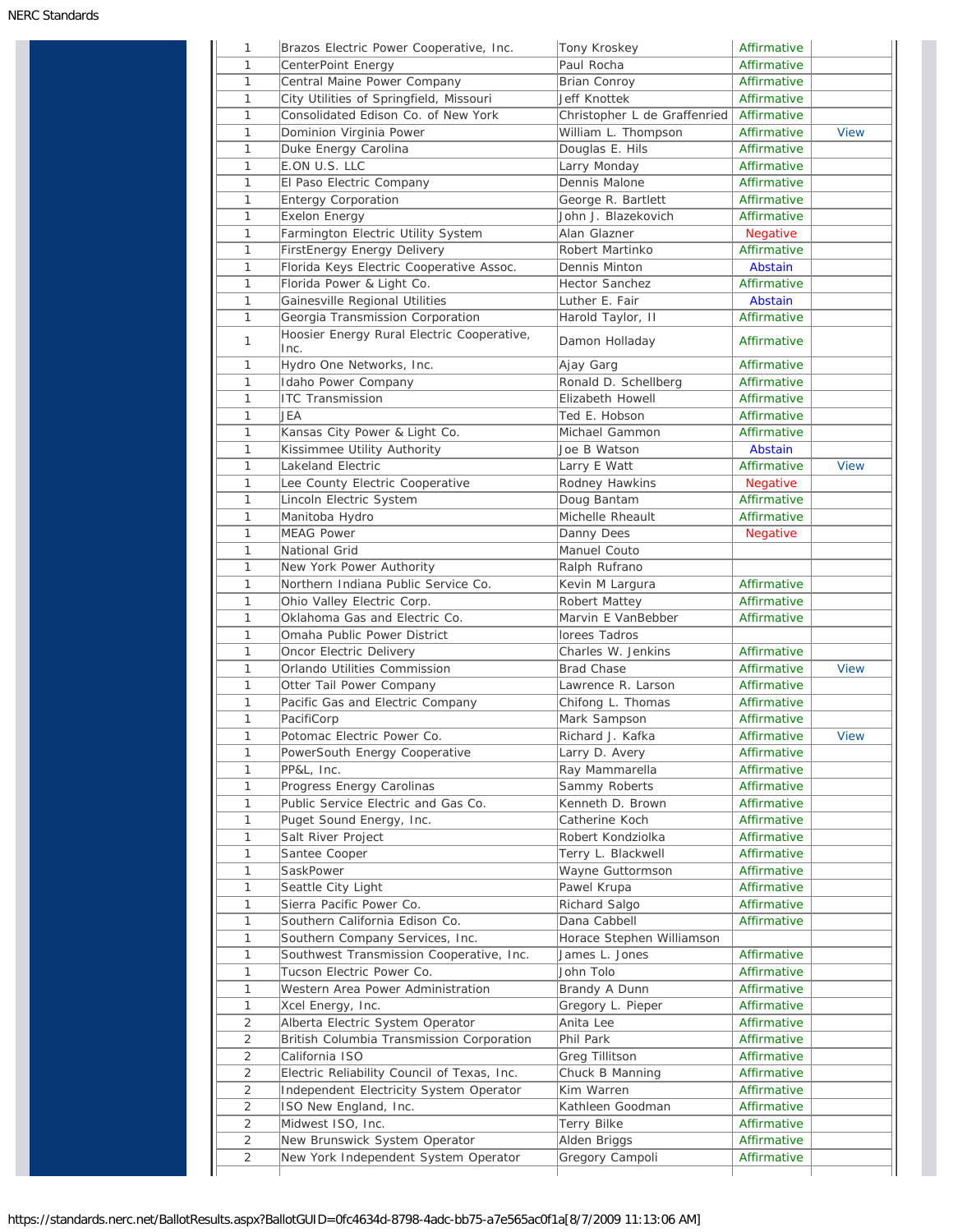| 2              | PJM Interconnection, L.L.C.                                       | Tom Bowe                               | Affirmative                |             |
|----------------|-------------------------------------------------------------------|----------------------------------------|----------------------------|-------------|
| $\overline{2}$ | Southwest Power Pool                                              | Charles H Yeung                        | Affirmative                |             |
| 3              | Ameren Services                                                   | Mark Peters                            | Affirmative                |             |
| 3              | American Electric Power                                           | Raj Rana                               | Affirmative                |             |
| 3              | Arizona Public Service Co.                                        | Thomas R. Glock                        | Affirmative                |             |
| 3              | Atlantic City Electric Company                                    | James V. Petrella                      | Affirmative                |             |
| 3              | Avista Corp.                                                      | Robert Lafferty                        |                            |             |
| 3              | BC Hydro and Power Authority                                      | Pat G. Harrington                      | Abstain                    |             |
| 3              | Bonneville Power Administration                                   | Rebecca Berdahl                        | Affirmative                | <b>View</b> |
| 3              | City Public Service of San Antonio                                | Edwin Les Barrow                       | Affirmative                |             |
| 3              | Commonwealth Edison Co.                                           | Stephen Lesniak                        | Affirmative                |             |
| 3              | Consolidated Edison Co. of New York                               | Peter T Yost                           | Affirmative                |             |
| 3              | Consumers Energy                                                  | David A. Lapinski                      | Affirmative                |             |
| 3              | Cowlitz County PUD                                                | Russell A Noble                        | Affirmative                |             |
| 3              | Delmarva Power & Light Co.                                        | Michael R. Mayer                       | Affirmative                |             |
| 3              | Detroit Edison Company                                            | Kent Kujala                            | Affirmative                |             |
| 3              | Dominion Resources, Inc.                                          | Jalal (John) Babik                     | Affirmative                |             |
| 3              | Duke Energy Carolina                                              | Henry Ernst-Jr                         | Affirmative                | <b>View</b> |
| 3              | Entergy Services, Inc.                                            | Matt Wolf                              | Affirmative                |             |
| 3              | <b>FirstEnergy Solutions</b>                                      | Joanne Kathleen Borrell                | Affirmative                |             |
| 3              | Florida Power & Light Co.                                         | W. R. Schoneck                         | Affirmative                |             |
| 3              | Florida Power Corporation                                         | Lee Schuster                           | Affirmative                |             |
| 3              | Georgia Power Company                                             | Leslie Sibert                          |                            |             |
| 3              | <b>Gulf Power Company</b>                                         | Gwen S Frazier                         |                            |             |
| 3              | Hydro One Networks, Inc.                                          | Michael D. Penstone                    | Affirmative                |             |
| 3              | JEA                                                               |                                        | Affirmative                |             |
|                |                                                                   | Garry Baker                            | Affirmative                |             |
| 3              | Kansas City Power & Light Co.                                     | Charles Locke                          |                            |             |
| 3              | Kissimmee Utility Authority                                       | Gregory David Woessner                 | Affirmative                |             |
| 3              | Lakeland Electric                                                 | Mace Hunter                            | Affirmative                |             |
| 3              | Lincoln Electric System                                           | <b>Bruce Merrill</b>                   | Affirmative                |             |
| 3              | Louisville Gas and Electric Co.                                   | Charles A. Freibert                    | Affirmative                |             |
| 3              | MidAmerican Energy Co.                                            | Thomas C. Mielnik                      | Abstain                    |             |
| 3              | Mississippi Power                                                 | Don Horsley                            |                            |             |
| 3              | Municipal Electric Authority of Georgia                           | Steven M. Jackson                      | Abstain                    |             |
| 3              | New York Power Authority                                          | Michael Lupo                           | Affirmative                |             |
| 3              | Niagara Mohawk (National Grid Company)                            | Michael Schiavone                      | Affirmative                |             |
| 3              | Northern Indiana Public Service Co.                               | William SeDoris                        | Affirmative                |             |
| 3              | Orlando Utilities Commission                                      | <b>Ballard Keith Mutters</b>           | Affirmative                |             |
| 3              | PacifiCorp                                                        | John Apperson                          | Affirmative                |             |
| 3              | PECO Energy an Exelon Co.                                         | John J. McCawley                       | Affirmative                |             |
| 3              | Platte River Power Authority                                      | Terry L Baker                          | Affirmative                |             |
| 3              | Potomac Electric Power Co.                                        | Robert Reuter                          | Affirmative                |             |
| 3              | Progress Energy Carolinas                                         | Sam Waters                             | Affirmative                |             |
| 3              | Public Service Electric and Gas Co.                               | Jeffrey Mueller                        | Affirmative                |             |
| 3              | Public Utility District No. 1 of Chelan County                    | Kenneth R. Johnson                     | Abstain                    |             |
| 3              | Public Utility District No. 2 of Grant County                     | Greg Lange                             | Affirmative                |             |
| 3              | Salt River Project                                                | John T. Underhill                      | Affirmative                |             |
| 3              | Santee Cooper                                                     | Zack Dusenbury                         | Affirmative                |             |
| 3              | Seattle City Light                                                | Dana Wheelock                          | Affirmative                |             |
| 3              |                                                                   | Hubert C. Young                        | Affirmative                | <b>View</b> |
|                | South Carolina Electric & Gas Co.                                 |                                        |                            |             |
| 3              | Southern California Edison Co.                                    | David Schiada                          | Affirmative                |             |
| 3              | Tampa Electric Co.                                                | Ronald L. Donahey                      | Affirmative                |             |
| 3              | Turlock Irrigation District                                       | Casey Hashimoto                        |                            |             |
| 3              |                                                                   | Michael Ibold                          | Affirmative                |             |
| 4              | Xcel Energy, Inc.                                                 | Kenneth Goldsmith                      | Abstain                    |             |
| 4              | Alliant Energy Corp. Services, Inc.                               |                                        |                            |             |
|                | American Municipal Power - Ohio                                   | Kevin L Holt                           | Abstain                    |             |
| 4              | Consumers Energy                                                  | David Frank Ronk                       | Affirmative                |             |
| 4              | Detroit Edison Company                                            | Daniel Herring                         | Affirmative                |             |
| 4              | Georgia System Operations Corporation                             | <b>Guy Andrews</b>                     | Affirmative                |             |
| 4<br>4         | Ohio Edison Company<br>Public Utility District No. 1 of Snohomish | Douglas Hohlbaugh<br>John D. Martinsen | Affirmative<br>Affirmative | <b>View</b> |
|                | County                                                            |                                        |                            |             |
| 4              | Sacramento Municipal Utility District                             | Dilip Mahendra                         | Affirmative                |             |
| 4              | Seattle City Light                                                | Hao Li                                 | Affirmative                |             |
| 4<br>4         | Seminole Electric Cooperative, Inc.<br>Wisconsin Energy Corp.     | Steven R. Wallace<br>Anthony Jankowski | Affirmative<br>Abstain     |             |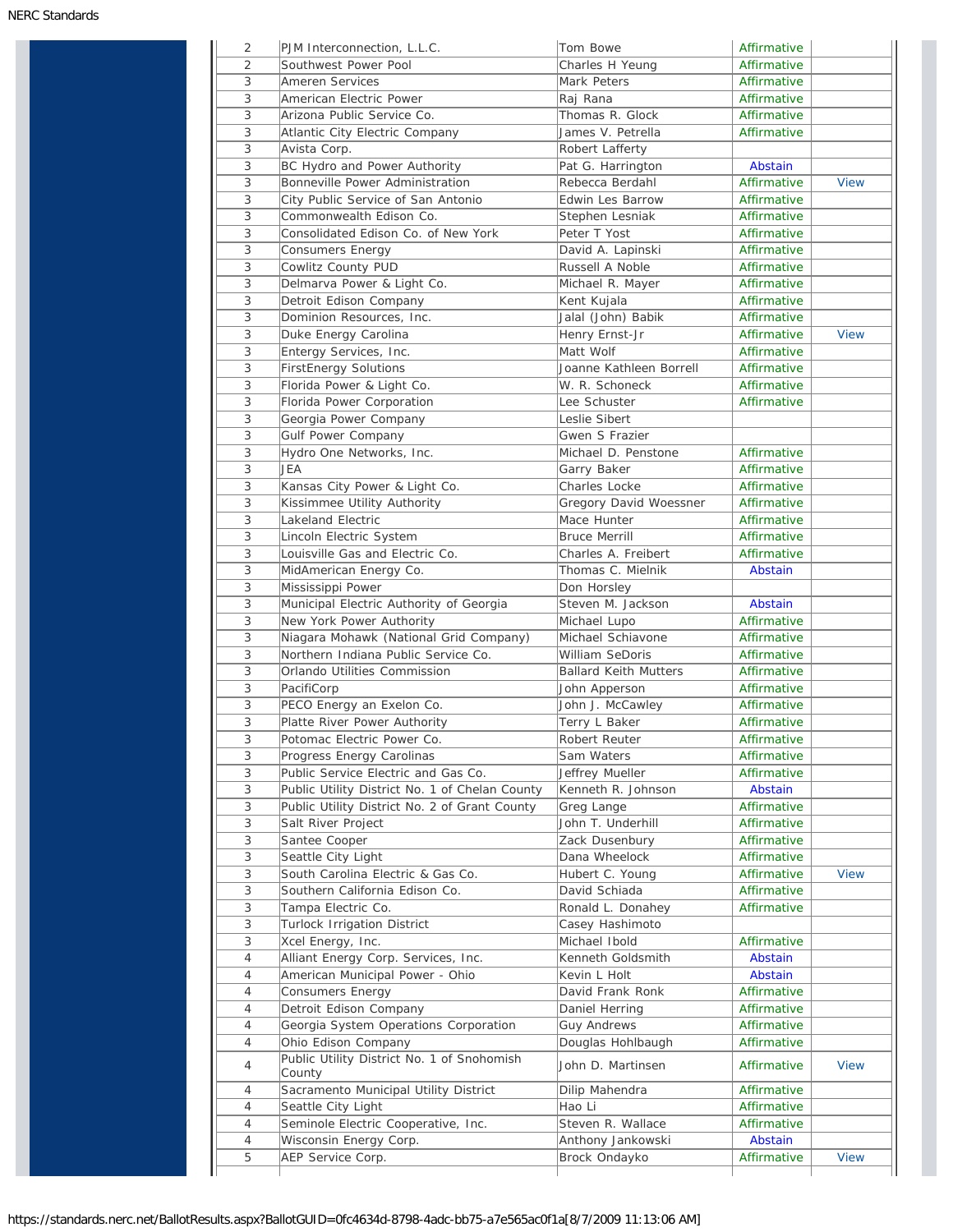| 5      | Amerenue                                                                                        | Sam Dwyer                                        | Affirmative                |             |
|--------|-------------------------------------------------------------------------------------------------|--------------------------------------------------|----------------------------|-------------|
|        | Avista Corp.                                                                                    | Edward F. Groce                                  | Affirmative                |             |
| 5      | Bonneville Power Administration                                                                 | Francis J. Halpin                                | Affirmative                | <b>View</b> |
| 5      | City of Tallahassee                                                                             | Alan Gale                                        | Affirmative                |             |
| 5      | Colmac Clarion/Piney Creek LP                                                                   | Harvie D. Beavers                                | Affirmative                |             |
| 5      | <b>Consumers Energy</b>                                                                         | James B Lewis                                    | Affirmative                |             |
| 5      | Detroit Edison Company                                                                          | Ronald W. Bauer                                  | Affirmative                |             |
| 5      | Dominion Resources, Inc.                                                                        | Mike Garton                                      | Affirmative                |             |
| 5      | Duke Energy                                                                                     | Robert Smith                                     |                            |             |
| 5      | East Kentucky Power Coop.                                                                       | Stephen Ricker                                   |                            |             |
| 5      | Entergy Corporation                                                                             | Stanley M Jaskot                                 | <b>Negative</b>            | <b>View</b> |
| 5      | <b>Exelon Nuclear</b>                                                                           | Michael Korchynsky                               | Affirmative                |             |
| 5      | <b>FirstEnergy Solutions</b>                                                                    | Kenneth Dresner                                  | Affirmative                |             |
| 5      | FPL Energy                                                                                      | Benjamin Church                                  | Affirmative                |             |
| 5      | JEA                                                                                             | Donald Gilbert                                   | Affirmative                |             |
| 5      | Kansas City Power & Light Co.                                                                   | Scott Heidtbrink                                 | Affirmative                |             |
| 5      | Lincoln Electric System                                                                         | Dennis Florom                                    | Affirmative                |             |
| 5      | Louisville Gas and Electric Co.                                                                 | Charlie Martin                                   | Affirmative                |             |
| 5      | Manitoba Hydro                                                                                  | Mark Aikens                                      | Affirmative                |             |
| 5      | New York Power Authority                                                                        | Gerald Mannarino                                 | Affirmative                |             |
| 5      | Northern Indiana Public Service Co.                                                             | Michael K Wilkerson                              | Affirmative                |             |
| 5      | Northern States Power Co.                                                                       | Liam Noailles                                    | Affirmative                |             |
| 5      | Orlando Utilities Commission                                                                    | Richard Kinas                                    | Affirmative                | <b>View</b> |
| 5      | PacifiCorp Energy                                                                               | David Godfrey                                    | Affirmative                | <b>View</b> |
| 5      | Portland General Electric Co.                                                                   | Gary L Tingley                                   |                            |             |
| 5      | <b>PPL Generation LLC</b>                                                                       | Mark A. Heimbach                                 | Affirmative                |             |
| 5      | Progress Energy Carolinas                                                                       | Wayne Lewis                                      |                            |             |
|        |                                                                                                 | <b>Thomas Piascik</b>                            | Affirmative                |             |
| 5      | PSEG Power LLC                                                                                  |                                                  |                            |             |
| 5      | Salt River Project                                                                              | <b>Glen Reeves</b>                               | Affirmative                |             |
| 5      | Seattle City Light                                                                              | Michael J. Haynes                                | Affirmative                |             |
| 5      | Seminole Electric Cooperative, Inc.                                                             | Brenda K. Atkins                                 | Affirmative                |             |
| 5      | Southeastern Power Administration                                                               | Douglas Spencer                                  | Abstain                    |             |
| 5      | Tenaska, Inc.                                                                                   | Scott M. Helyer                                  | Affirmative                |             |
| 5      | U.S. Army Corps of Engineers Northwestern<br>Division                                           | Karl Bryan                                       | Affirmative                |             |
| 5      | U.S. Bureau of Reclamation                                                                      | Martin Bauer                                     |                            |             |
| 6      | <b>AEP Marketing</b>                                                                            | Edward P. Cox                                    | Affirmative                | <b>View</b> |
| 6      | Ameren Energy Marketing Co.                                                                     | Jennifer Richardson                              | Affirmative                |             |
| 6      | Bonneville Power Administration                                                                 | Brenda S. Anderson                               | Affirmative                | <b>View</b> |
| 6      | Consolidated Edison Co. of New York                                                             | Nickesha P Carrol                                | Affirmative                |             |
| 6      | Dominion Resources, Inc.                                                                        | Louis S Slade                                    |                            |             |
|        |                                                                                                 |                                                  | Affirmative                | <b>View</b> |
| 6      | Duke Energy Carolina                                                                            | Walter Yeager                                    |                            |             |
| 6      | Entergy Services, Inc.                                                                          | Terri F Benoit                                   | Affirmative                |             |
| 6      | Exelon Power Team                                                                               | Pulin Shah                                       | Affirmative                |             |
| 6      | <b>FirstEnergy Solutions</b>                                                                    | Mark S Travaglianti                              | Affirmative                |             |
| 6      | Kansas City Power & Light Co.                                                                   | Thomas Saitta                                    |                            |             |
| 6      | Lincoln Electric System                                                                         | Eric Ruskamp                                     | Affirmative                |             |
| 6      | Louisville Gas and Electric Co.                                                                 | Daryn Barker                                     | Affirmative                |             |
| 6      | Manitoba Hydro                                                                                  | Daniel Prowse                                    | Affirmative                |             |
| 6      | New York Power Authority                                                                        | Thomas Papadopoulos                              | Affirmative                |             |
| 6      | Northern Indiana Public Service Co.                                                             | Joseph O'Brien                                   | Affirmative                |             |
| 6      | Progress Energy                                                                                 | James Eckelkamp                                  |                            |             |
| 6      |                                                                                                 | James D. Hebson                                  | Affirmative                |             |
| 6      | PSEG Energy Resources & Trade LLC                                                               | Hugh A. Owen                                     | Affirmative                |             |
| 6      | Public Utility District No. 1 of Chelan County<br>Salt River Project                            | Mike Hummel                                      | Affirmative                |             |
| 6      | Santee Cooper                                                                                   | Suzanne Ritter                                   | Affirmative                |             |
| 6      |                                                                                                 |                                                  |                            |             |
| 6      | Seminole Electric Cooperative, Inc.                                                             | Trudy S. Novak                                   |                            |             |
| 6      | Southern California Edison Co.<br>Western Area Power Administration - UGP                       | Marcus V Lotto<br>John Stonebarger               | Affirmative<br>Affirmative |             |
|        | Marketing                                                                                       |                                                  |                            |             |
| 6      | Xcel Energy, Inc.                                                                               | David F. Lemmons                                 |                            |             |
| 8      | Edward C Stein                                                                                  | Edward C Stein                                   | Affirmative                |             |
| 8      | <b>JDRJC Associates</b>                                                                         | Jim D. Cyrulewski                                | Affirmative                |             |
| 8      | Volkmann Consulting, Inc.                                                                       | Terry Volkmann                                   | Affirmative                |             |
| 9<br>9 | California Energy Commission<br>Commonwealth of Massachusetts Department<br>of Public Utilities | William Mitchell Chamberlain<br>Donald E. Nelson | Affirmative<br>Affirmative |             |